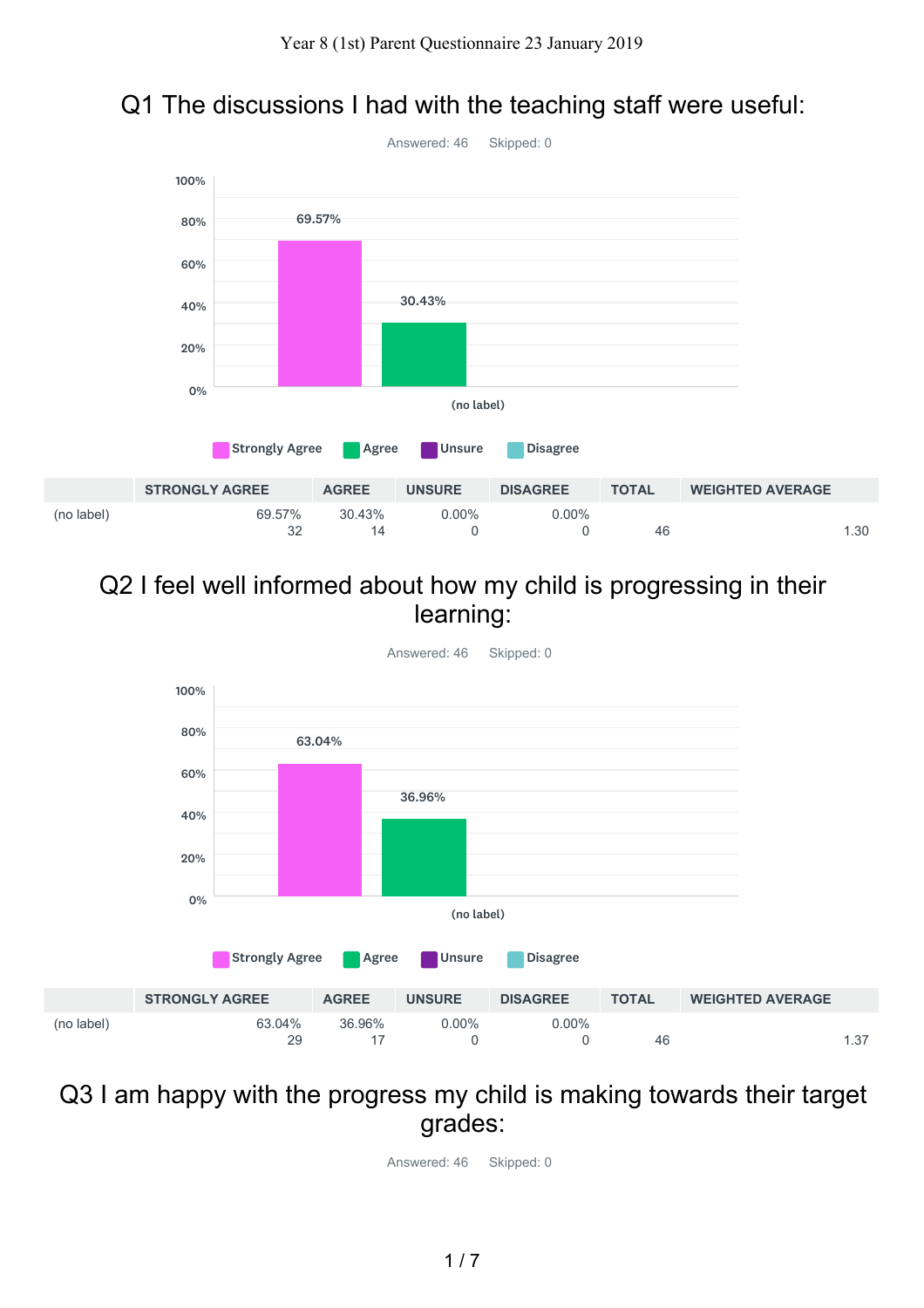

Q4 My child receives lots of work to do at home:



# Q5 My child is being stretched academically: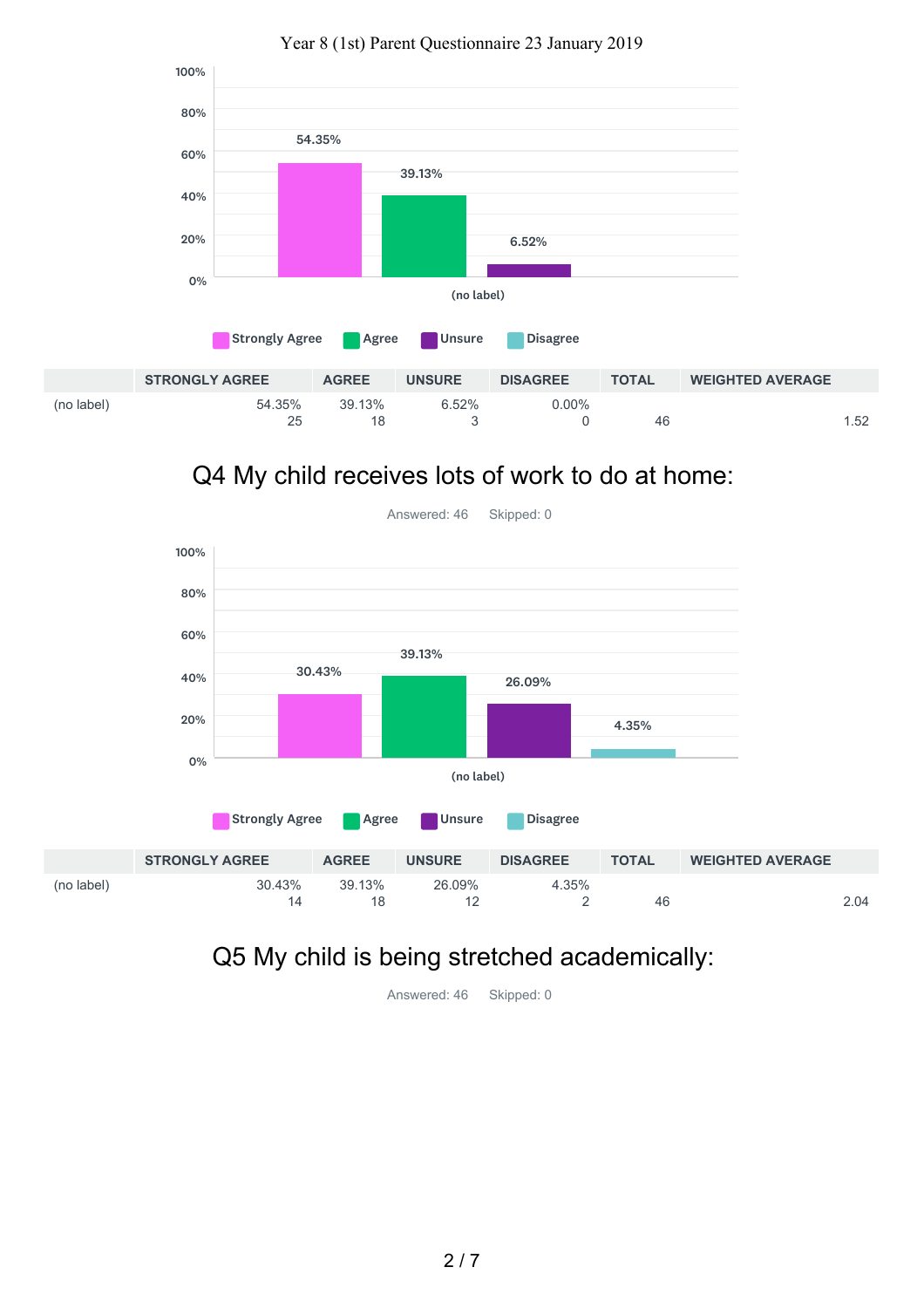

# Q6 My child is is supported in her/his learning:



## Q7 The information booklet on options was useful: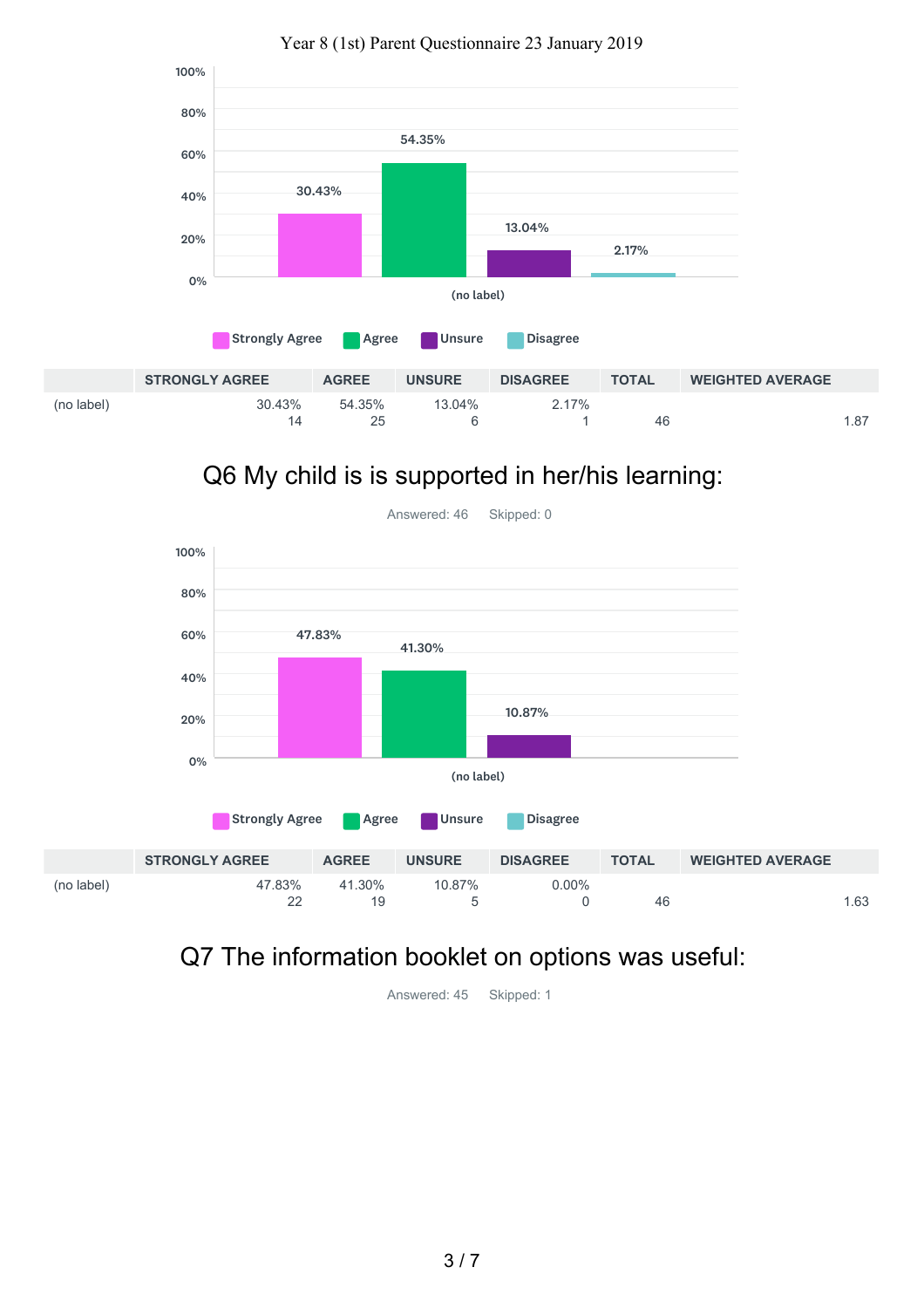

Q8 The presentation by the Principal & Assistant Principal was useful:



### Q9 I understand the next steps in making options choices: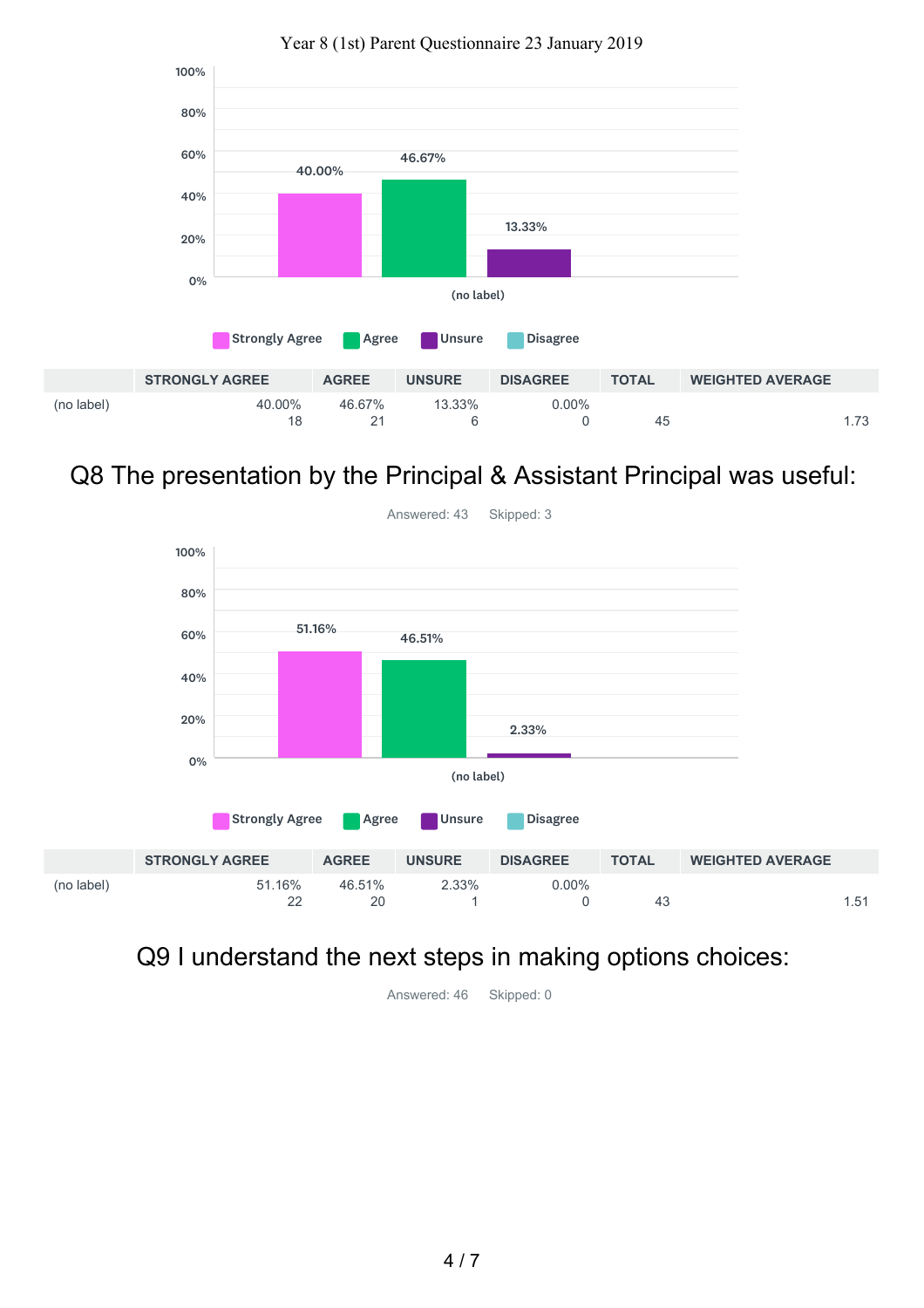

Q10 The options offer the right subjects for my child:



Q11 Taking three years to study a GCSE/BTEC course, as opposed to two, will enable my child to achieve better grades: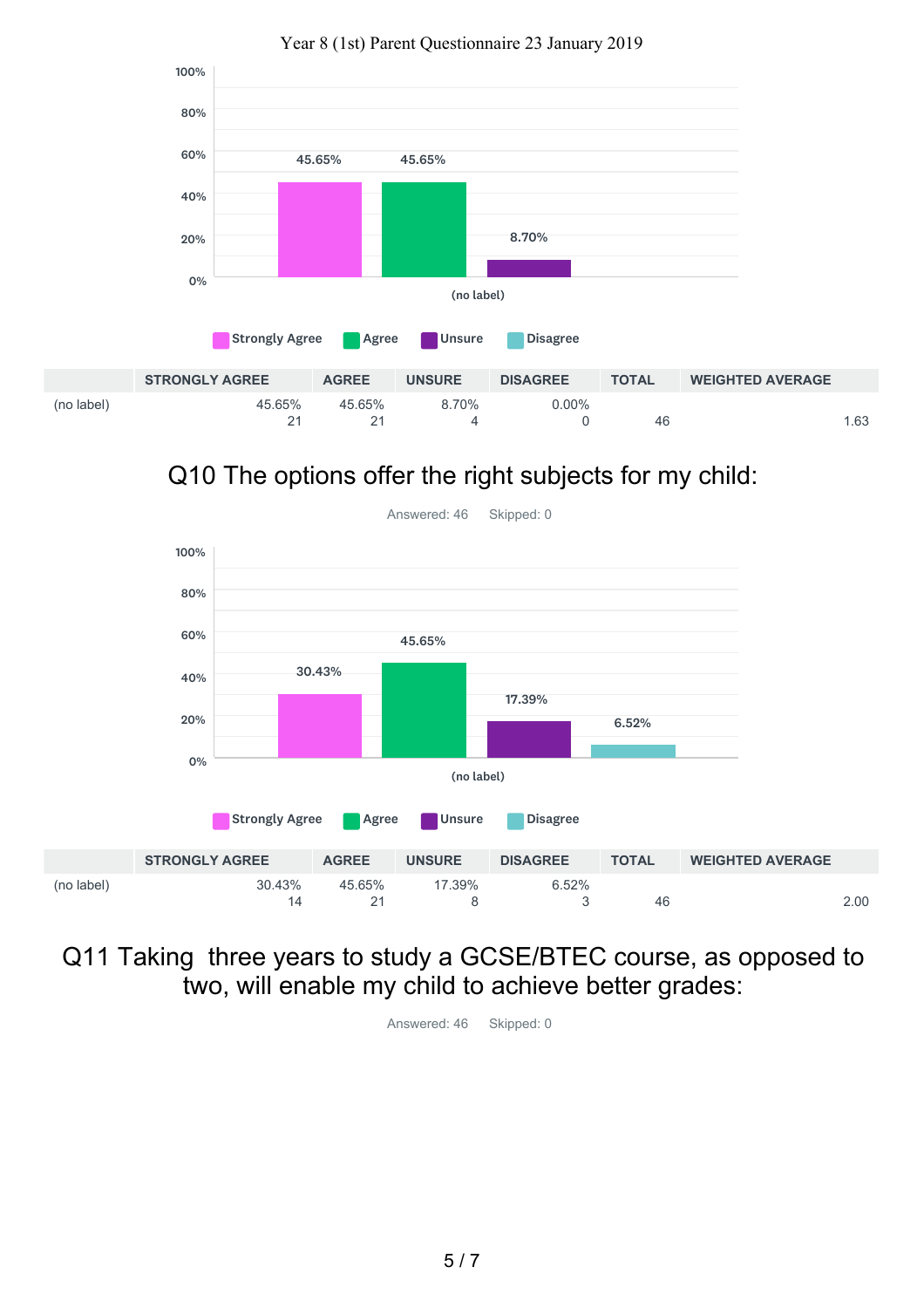

### Q12 The consultation session was at the right time during the Academy year:



Answered: 46 Skipped: 0

### Q13 My child is considering staying on into the Academy's sixth form: